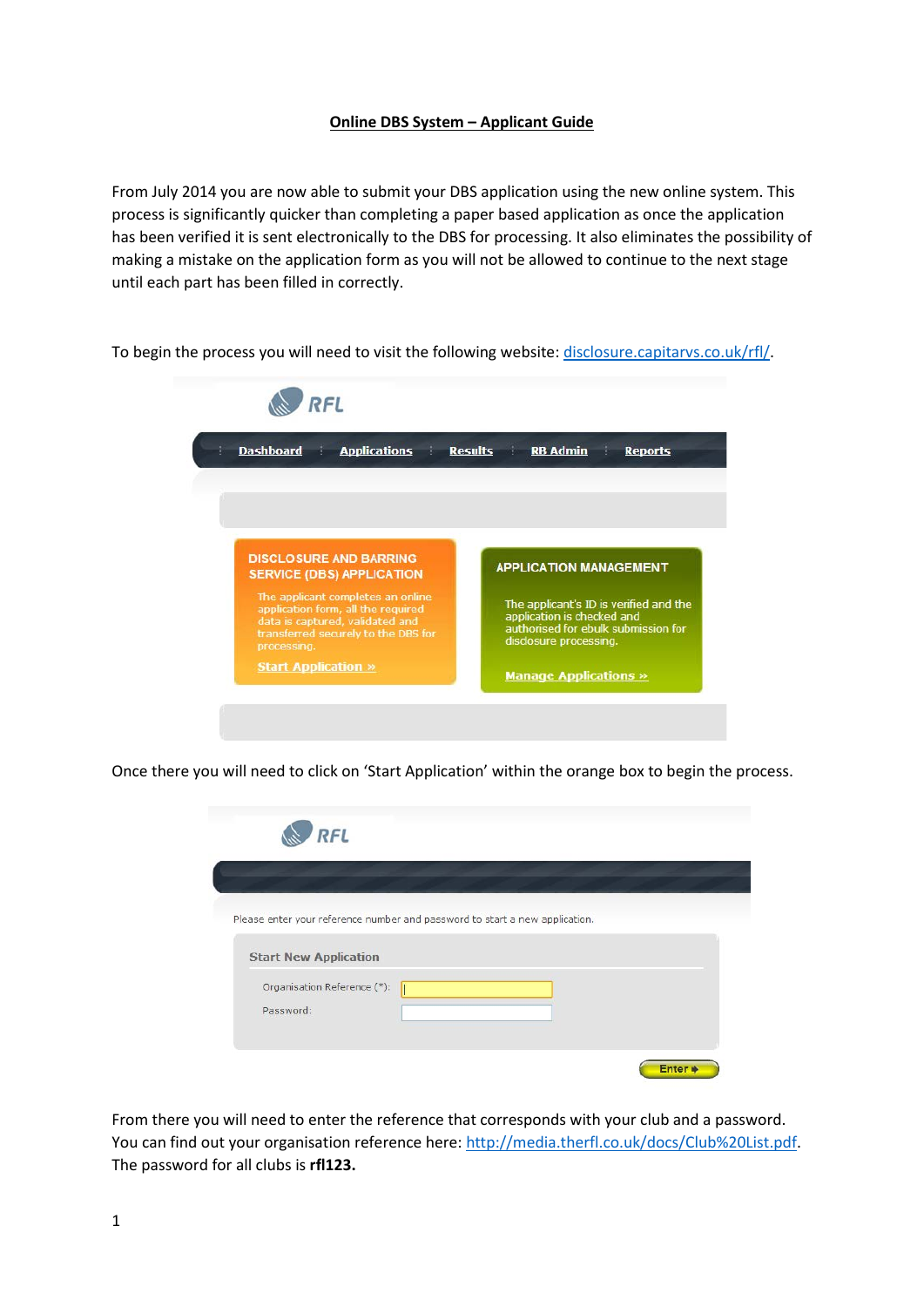I have read and understand this statement (tick to confirm) 2

 $\left($  + Previous



On the next two pages you will have to agree to the RFL Statement of Fair Processing and DBS identification process. This can be done by ticking the box as shown above and clicking next.

On the first section of the application form you will need to fill in the following details:

- Gender
- Title
- Forename
- Middle names (if applicable)
- Surname
- Date of birth
- National insurance number
- Language
- Telephone Number
- Email Address

Once the details above have been completed click next to move on to the next session.

|                                                                                                                                                                                                                           |                                                                                    | Please provide your address history covering the last 5 years |              |             |                    |
|---------------------------------------------------------------------------------------------------------------------------------------------------------------------------------------------------------------------------|------------------------------------------------------------------------------------|---------------------------------------------------------------|--------------|-------------|--------------------|
| You should enter the addresses in chronological order starting with the most recent, your address<br>history needs to include Aug 2009 - present. The dates provided must also be continuous and not<br>contain any gaps. |                                                                                    |                                                               |              |             |                    |
| Click on the 'Add Address' button below to add an Address.                                                                                                                                                                |                                                                                    |                                                               |              |             |                    |
|                                                                                                                                                                                                                           | Thankyou, you have completed the 5 year address history. Click<br>next to proceed. |                                                               |              |             |                    |
| <b>Address</b>                                                                                                                                                                                                            |                                                                                    |                                                               | <b>From</b>  | <b>To</b>   |                    |
| <b>24 HIGH STREET</b><br><b>LEEDS</b><br><b>LS1 2AB</b><br><b>UNITED KINGDOM</b>                                                                                                                                          |                                                                                    |                                                               | Feb<br>2011  | Present     | Edit               |
| 4 HIGH STREET<br><b>LEEDS</b><br><b>LS1 2CD</b><br><b>UNITED KINGDOM</b>                                                                                                                                                  |                                                                                    |                                                               | Feb.<br>2007 | Feb<br>2011 | Edit<br>Delete     |
|                                                                                                                                                                                                                           |                                                                                    |                                                               |              |             | <b>Add Address</b> |
| <b>Previous</b>                                                                                                                                                                                                           |                                                                                    |                                                               |              |             | Next of            |

In section 2 you will need to provide your address history for the last 5 years, this must be continuous. If you have lived at the same address for more than 5 years then all you need to do is fill in your current address and you will be able to move on to the next section. If you have moved within this time you will need to add further addresses until a 5 year period has been covered. As shown above you will receive confirmation when you are able to move on to the next section.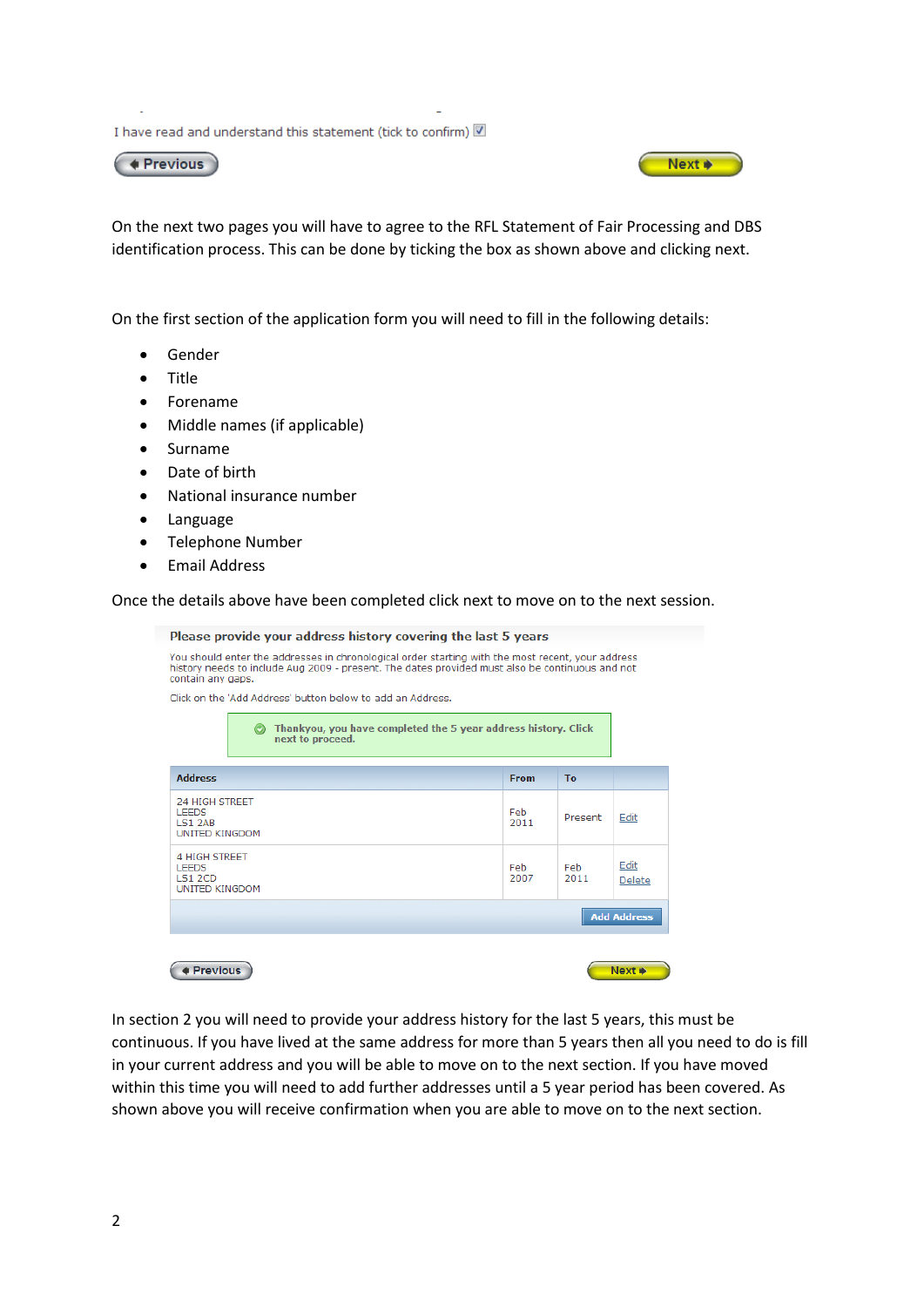On the third section you will need to fill in the following information:

- Town of birth
- Country of birth
- Nationality at birth

You will also need to confirm whether or not you have changed nationality and/or your surname since birth.

|                                                       |                                                              | CLOSE X |        |
|-------------------------------------------------------|--------------------------------------------------------------|---------|--------|
|                                                       | Please provide each forename and surname as a separate entry |         |        |
| <b>Other name</b>                                     |                                                              |         | $nt$ : |
| Name $(*)$ :                                          |                                                              |         |        |
| Type $(*)$ :                                          | -- Please select -- -                                        |         |        |
| Year from $(*)$ :                                     | $-YYYY -$                                                    |         |        |
| Year To $(*)$ :                                       | $-YYY' - \boxed{\bullet}$                                    |         |        |
| Close                                                 |                                                              | Save    |        |
| Have you changed your<br>nationality since birth? (*) | -- Please select --                                          |         |        |

If you have ever been known by any other names, for example if you have changed your surname due to getting married you will need to add this information here. As shown in the image above you will need to enter the type of name you have changed (i.e. Surname or Forename), what this has changed to, and the years you were known by this name. You can add as many names as necessary by clicking on the add name button.

| Please complete the fields below                                                                                                                                 |
|------------------------------------------------------------------------------------------------------------------------------------------------------------------|
| <b>Employment Details</b>                                                                                                                                        |
| Position Applied For (*):<br>$-$ select $-$<br>$\overline{\phantom{a}}$                                                                                          |
| Employer Name (*):<br>THE RUGBY FOOTBALL LEAGUE                                                                                                                  |
| <b>Conviction History</b>                                                                                                                                        |
| Please refer to: Rehabilitation of the Offenders Act. The DBS can no longer remove convictions,<br>cautions and reprimands held on the Police National Computer* |
| *For exceptions to this legislation or for more information please refer to Rehabilitation of<br>Offenders Act 1974 at:                                          |
| www.legislation.gov.uk/uksi/2013/1198/pdfs/uksi 20131198 en.pdf                                                                                                  |
| Do you have any convictions, cautions, reprimands or final warnings which would not be<br>filtered in line with current quidance? (*):                           |
| $-$ select $ \bullet$                                                                                                                                            |
| <b>Previous</b><br>Next $\bullet$                                                                                                                                |

On the fourth stage you will need to select the role you will undertake at your club or organisation. This is done by picking from a drop down list of roles which qualify for a DBS check, your employer name is automatically filled in based on the reference entered at the start of the process. Once you